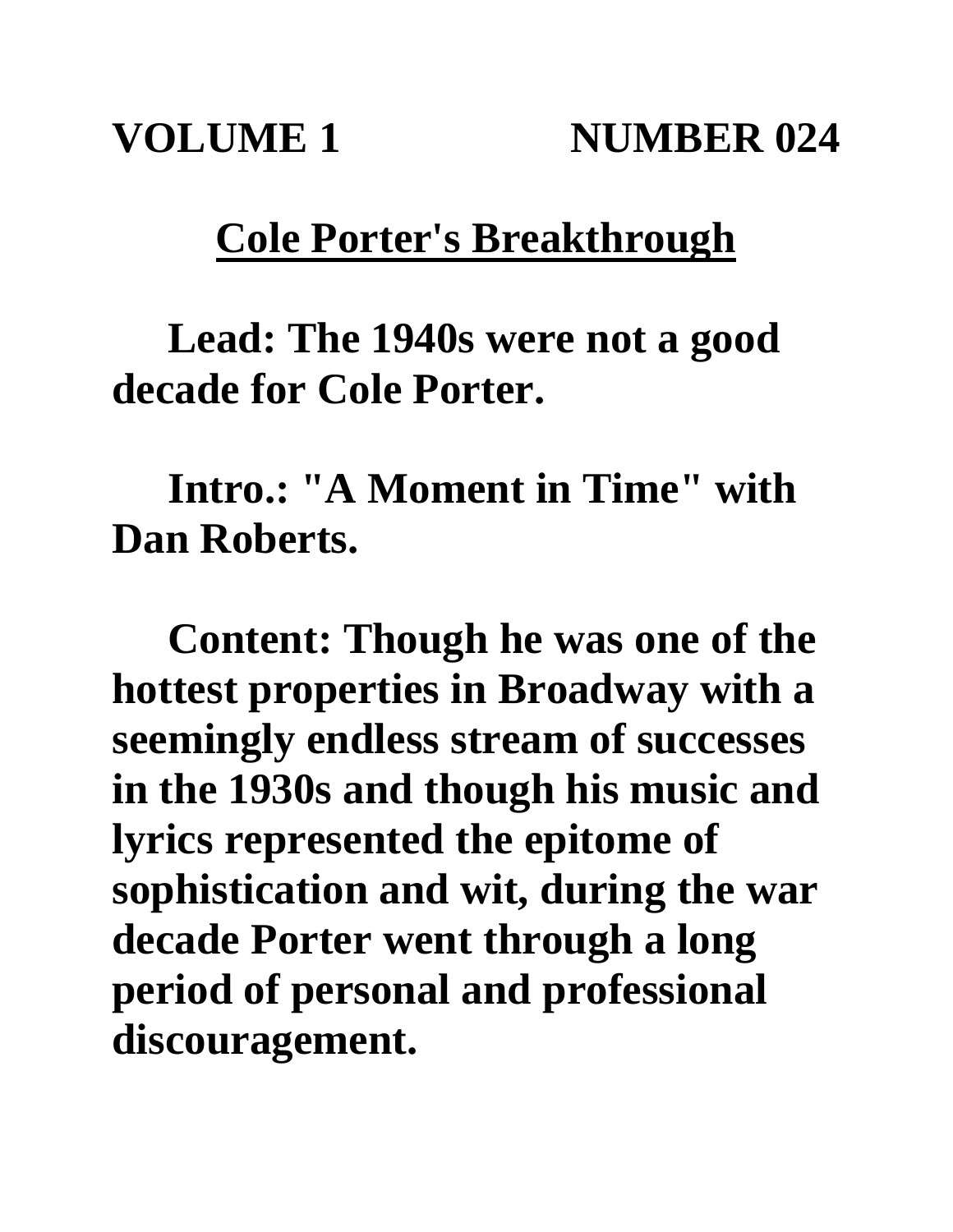**Much of his depression grew out of a severe riding accident in the summer of 1937. Porter and his wife Linda were separated at the time due to his excessive lifestyle. He was with friends at an estate on Long Island when a high-spirited horse tripped and fell on first one leg, reared up and fell again on the other. Months of painful therapy followed and when he when he finally returned to work, despite a quick series of musical hits, his creative edge seemed to have been dulled and during the war years his reputation was jolted by a series of flops.**

**He was disappointed with the limited success of the musical "Mexican Hayride," the failure of**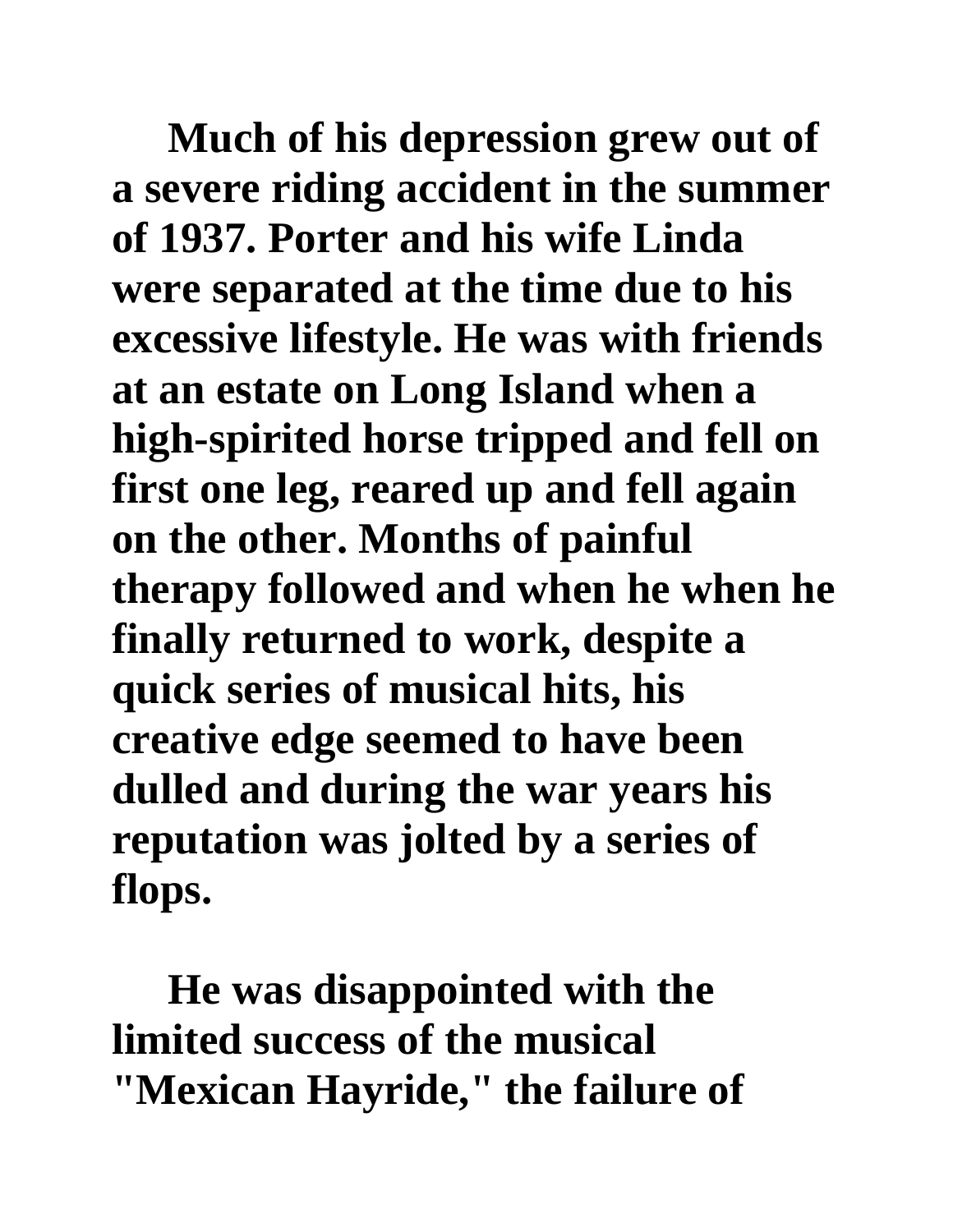**"Seven Lively Arts," and the movie "The Pirate." He was even more dissatisfied with the movie based on his life. "Night and Day" featured Cary Grant in an unlikely portrayal of Porter and was a box office success, but the story was a long series of fabrications wrapped in Technicolor and gloss with little to recommend it save a string of Porter's own songs. His association with Orson Welles in the 1946 musical "Around the World in 80 Days" only lasted 75 performances and did nothing to enhance his declining reputation.**

**When the possibility of creating a musical based on Shakespeare's "The Taming of the Shrew" came late in the decade he was not enthusiastic. Yet,**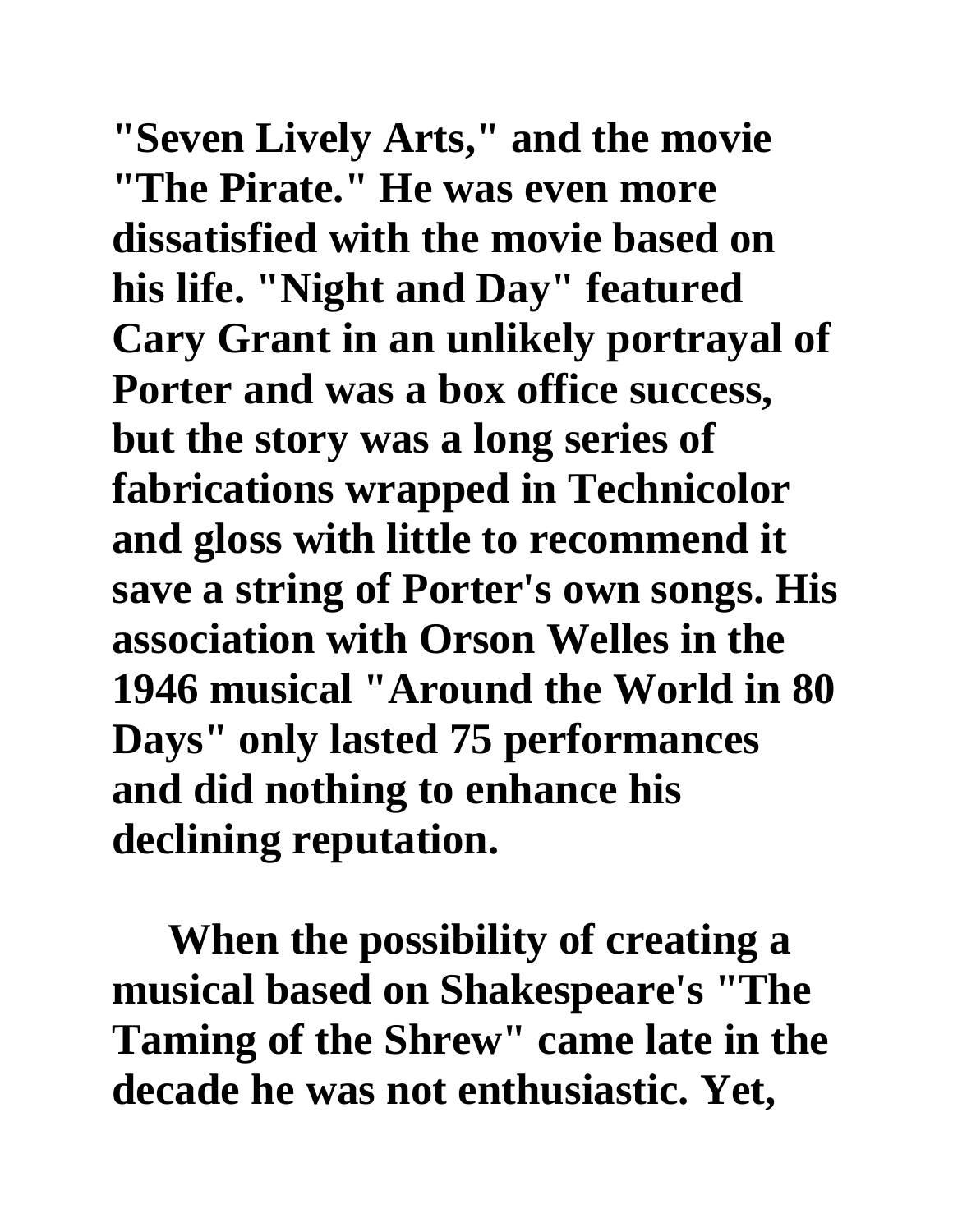**the play, "Kiss Me Kate" turned out to be his greatest hit. With it Porter turned his back on depression and failure and once again began to produce musical hits. "Kiss Me Kate" was a play within a play, depicting the lives of a theater couple, Fred and Lilly who, though divorced were still romantically attached.** 

**After a rocky start, the show opened at the new Century Theater in New York on December 30, 1948. It was a smash. The musical was the longest running of Cole Porter's career. Many of its songs became standards such as "Wunderbar," "Another Op'nin' Another Show," and one of his most tender love songs, "So In Love." The show was typical of the**